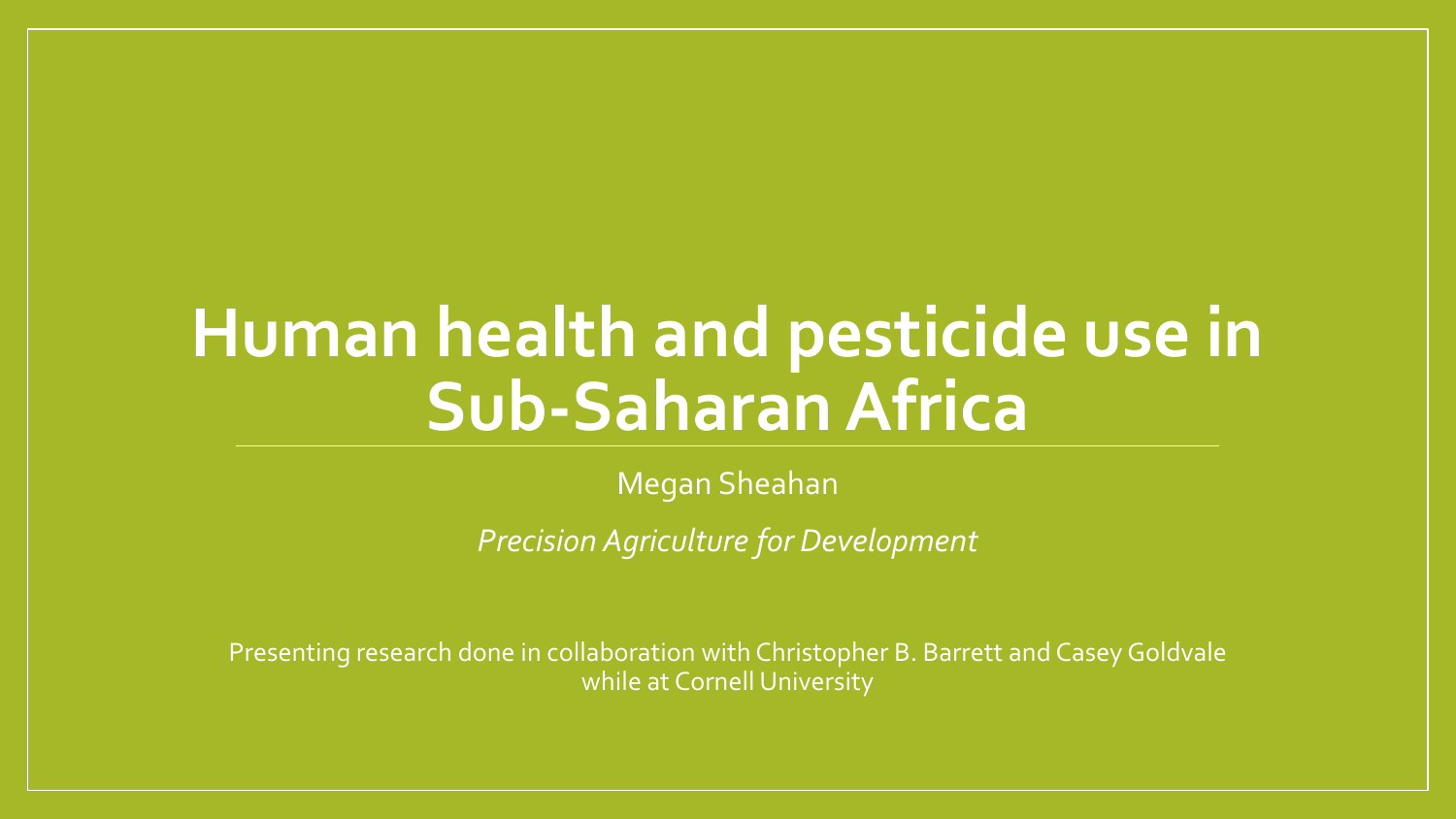# **Objectives**

- Explore the relationship between "pesticide" use and the value of crop output at the plot level and a range of human health outcomes at the household level using national representative data from four SSA countries
- Extend previous research done using small sample sizes and particular farming contexts; determine if those lessons can be generalized across crops, including staples
	- Philippines: Antle and Pingali (1994)
	- Latin America: Crissman et al. (1994)
	- Africa: Ajayi and Waibel (2003), Houndekon et al. (2006), Maumbe and Swinton (2003), Ngowi et al. (2007), Ugwu et al. (2015)
- Reframe potential issue at the household level, not just ag laborer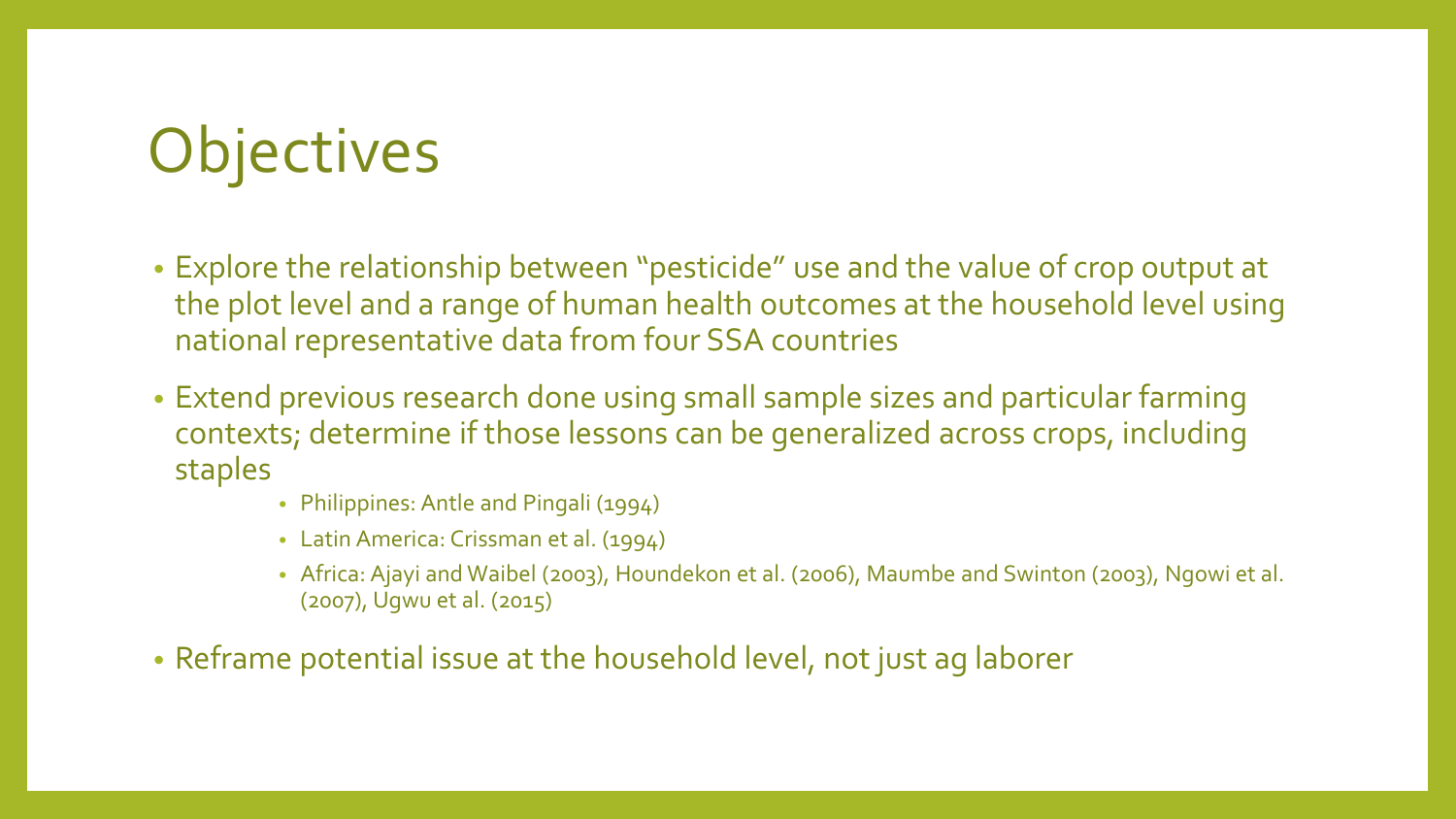### Data

- Living Standards Measurement Study Integrated Surveys on Agriculture (LSMS-ISA)
- Use data from 4 of the 6 countries with available panels (where pesticides are used by > 10 percent of farming households)
	- Ethiopia: 2 rounds
	- Nigeria: 2 rounds
	- Tanzania: 3 rounds
	- Uganda: 3 rounds
- All agricultural households in balanced panels



#### Sheahan and Barrett (2017)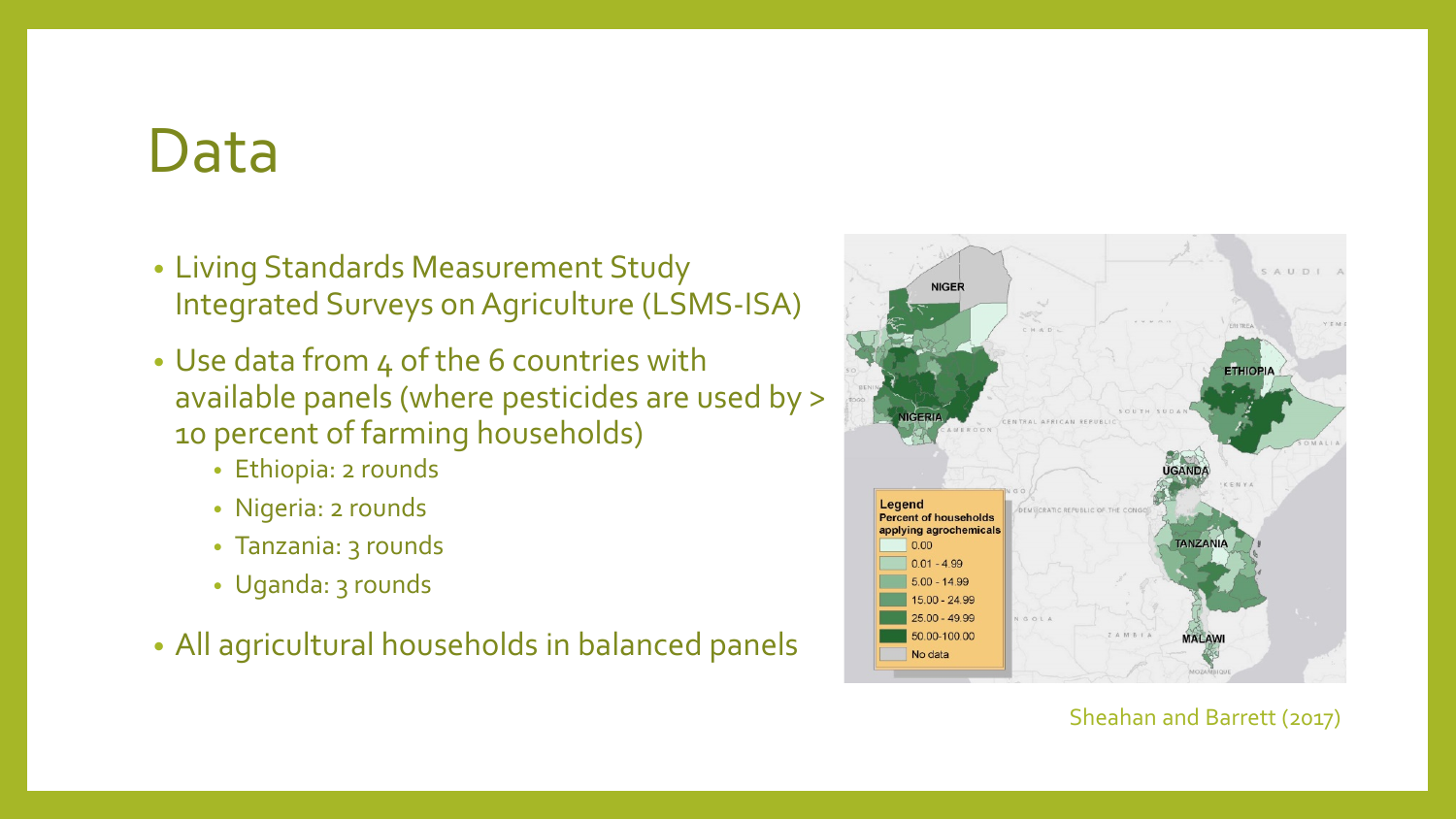### Data

#### **"Pesticide" use**

• Binary only (continuous measures contain mix of diluted and concentrated volumes)

**Percent of agricultural households reporting use**

|                 | <b>Ethiopia</b> |                | <b>Nigeria</b> |                | <b>Tanzania</b> |                |       | <b>Uganda</b> |                |       |
|-----------------|-----------------|----------------|----------------|----------------|-----------------|----------------|-------|---------------|----------------|-------|
|                 | $Y_1$           | Y <sub>2</sub> | $Y_1$          | Y <sub>2</sub> | $Y_1$           | Y <sub>2</sub> | $Y_3$ | $Y_1$         | Y <sub>2</sub> | $Y_3$ |
| Any "pesticide" | 31              | 36             | 34             | 38             | 15              | 13             | 14    | 15            | 15             | 15    |
| Herbicide       | 27              | 29             | 22             | 26             |                 |                |       |               |                |       |
| Pesticide       | 9               | 10             | 19             | 20             |                 |                |       |               |                |       |
| Fungicide       | 4               | 3              |                |                |                 |                |       |               |                |       |

### **Health measures**

• 6 measures: some linked to actual costs

### **Crop productivity measures**

• Value of harvest using the crop income valuation methodology from the Rural Income Generating Activities (RIGA) project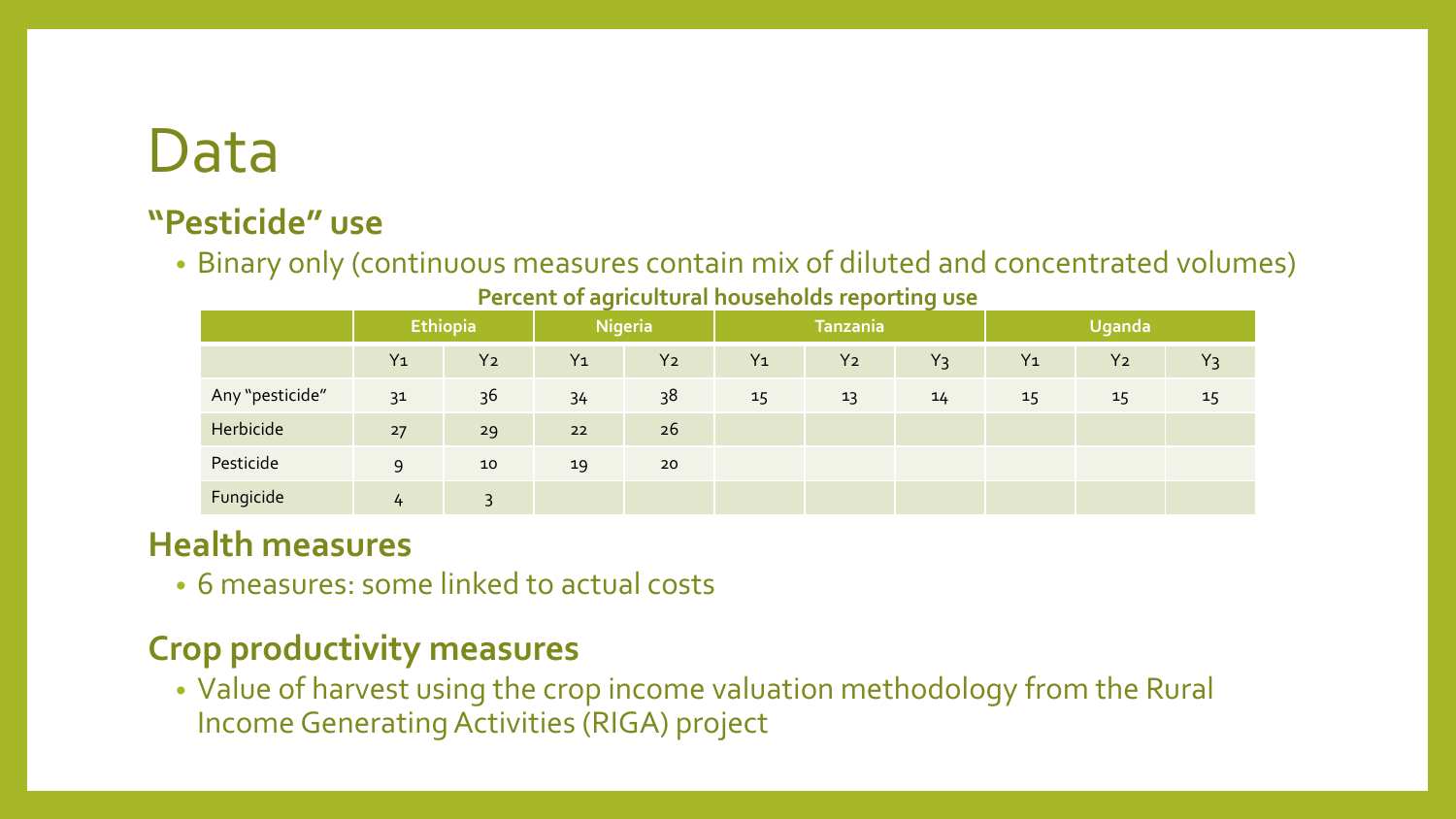## Methods

Crop productivity outcomes associated with pesticide use

$$
\mathbf{y}_{jkgt} = \mathbf{\theta}_{o} + \mathbf{\theta}_{1} \mathbf{C}_{jkgt} + \mathbf{y} \mathbf{v}_{jkgt} + \mathbf{\tau}_{t} + \mathbf{\phi}_{gt} + \boldsymbol{\omega}_{kg} + \boldsymbol{\varepsilon}_{jkgt}
$$

Human health outcomes and costs associated with pesticide use

$$
\boldsymbol{h}_{\textit{kgt}} = \rho_{\text{o}} + \rho_{\text{1}} c_{\textit{kgt}} + \vartheta_t + \mu_{gt} + k_g
$$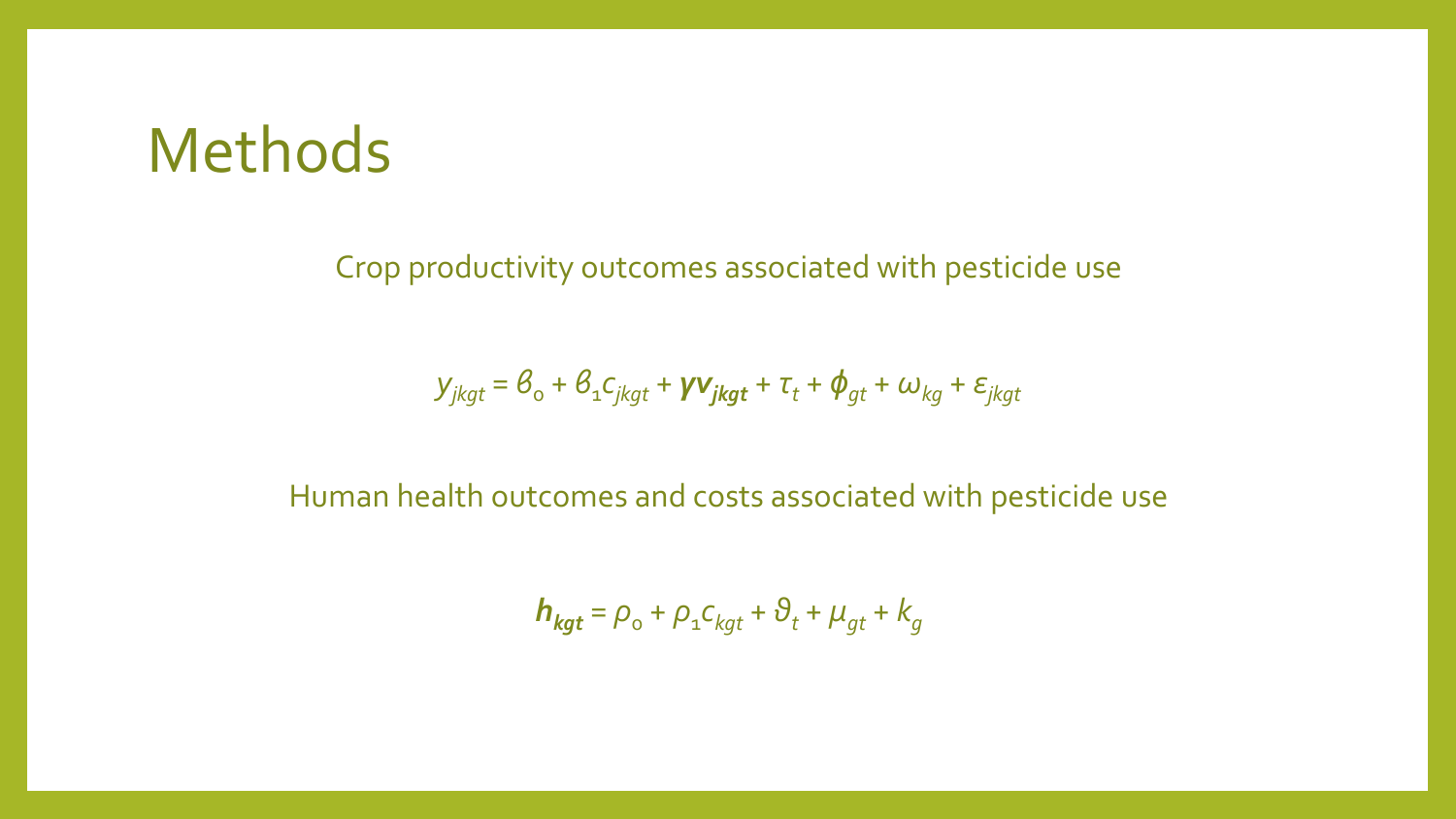# Results: *crop productivity*

- Pesticide use is associated with increase in the value of harvest on a plot
	- Ethiopia: \$19-32
	- Nigeria: \$68-85
	- Tanzania: \$40-62
	- Uganda: \$38-52
- Log transformed specifications: remarkably consistent 33 percent increase in value of harvested output in 3 of 4 countries (Ethiopia, Tanzania, Uganda)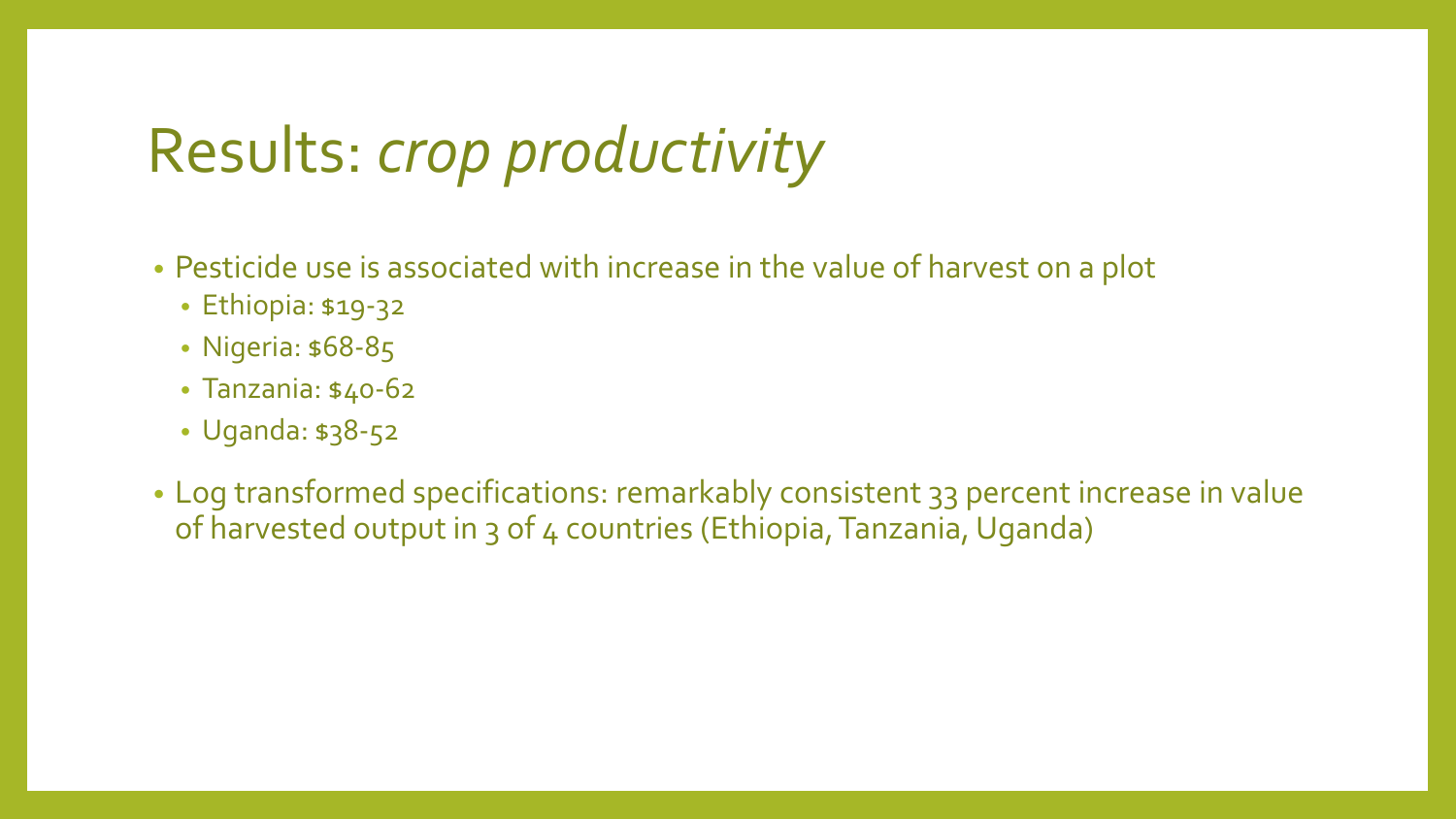# Results: *human health costs*

- **Value of health expenditures from sickness (curative work and treatments)**
	- Tanzania and Uganda: + in 2/3 specifications
	- Nigeria: + in 1/3 specifications
	- Results hold when controlling for household income in Tanzania and Uganda
- **Value of lost work time from sickness**
	- Nigeria: + in 1 of 3 specifications
	- Ethiopia and Uganda: + in 2 of 3 specifications
- **Value of combined costs** 
	- Uganda: + relationship
	- Nigeria: no relationship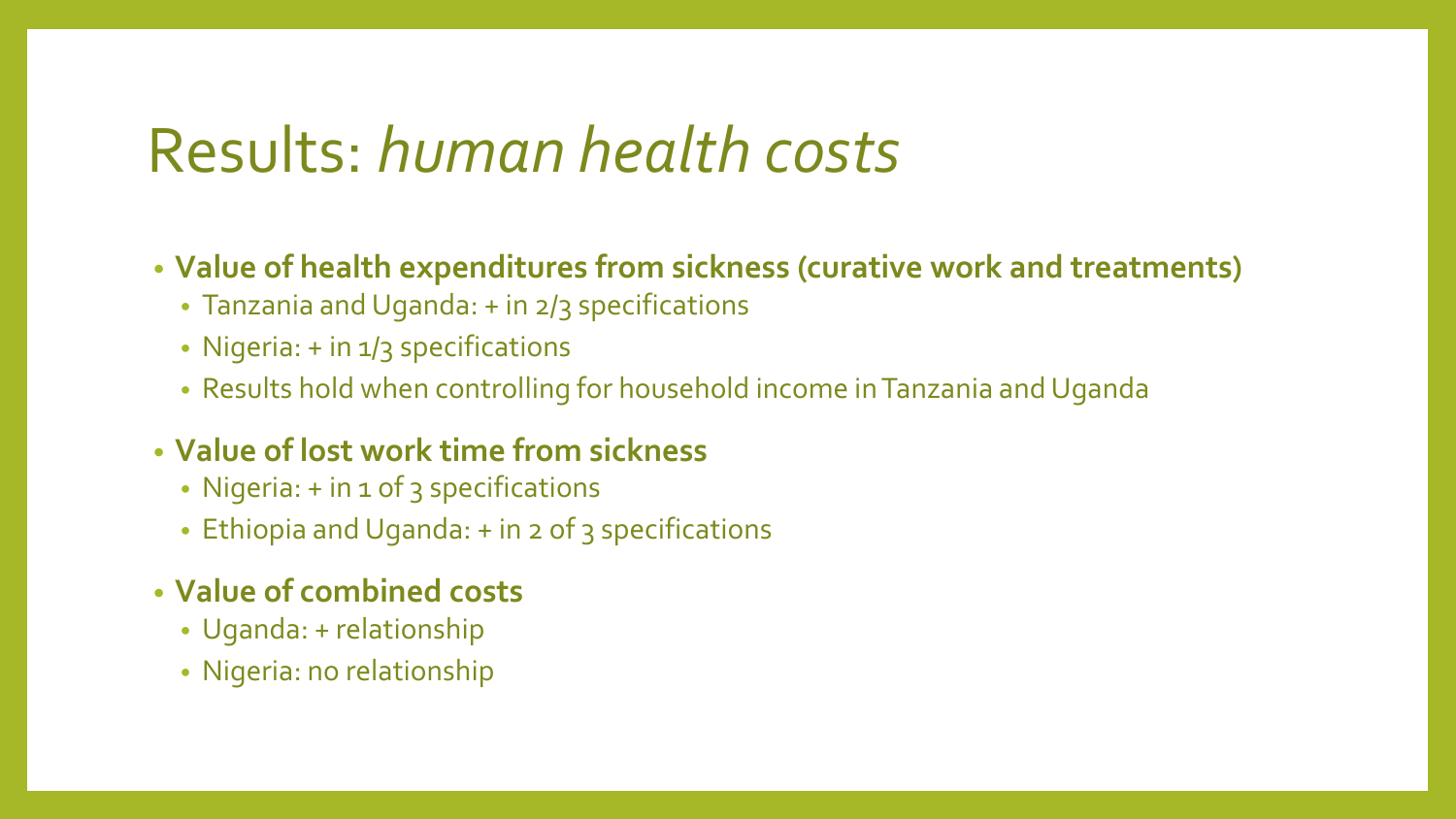# Results: *human health costs*

- Results hold in Ethiopia (strongly) and Nigeria (less strongly) when confining analysis to herbicides
	- 1. Measurement error: survey participants do not know the difference between chemical types
	- 2. Herbicides used in these contexts are high toxicity unlike other geographies
	- 3. Timing of data collection
- Results hold when confining to staple crops
	- Herbicides applied mostly to teff and wheat in Ethiopia; maize and rice in Nigeria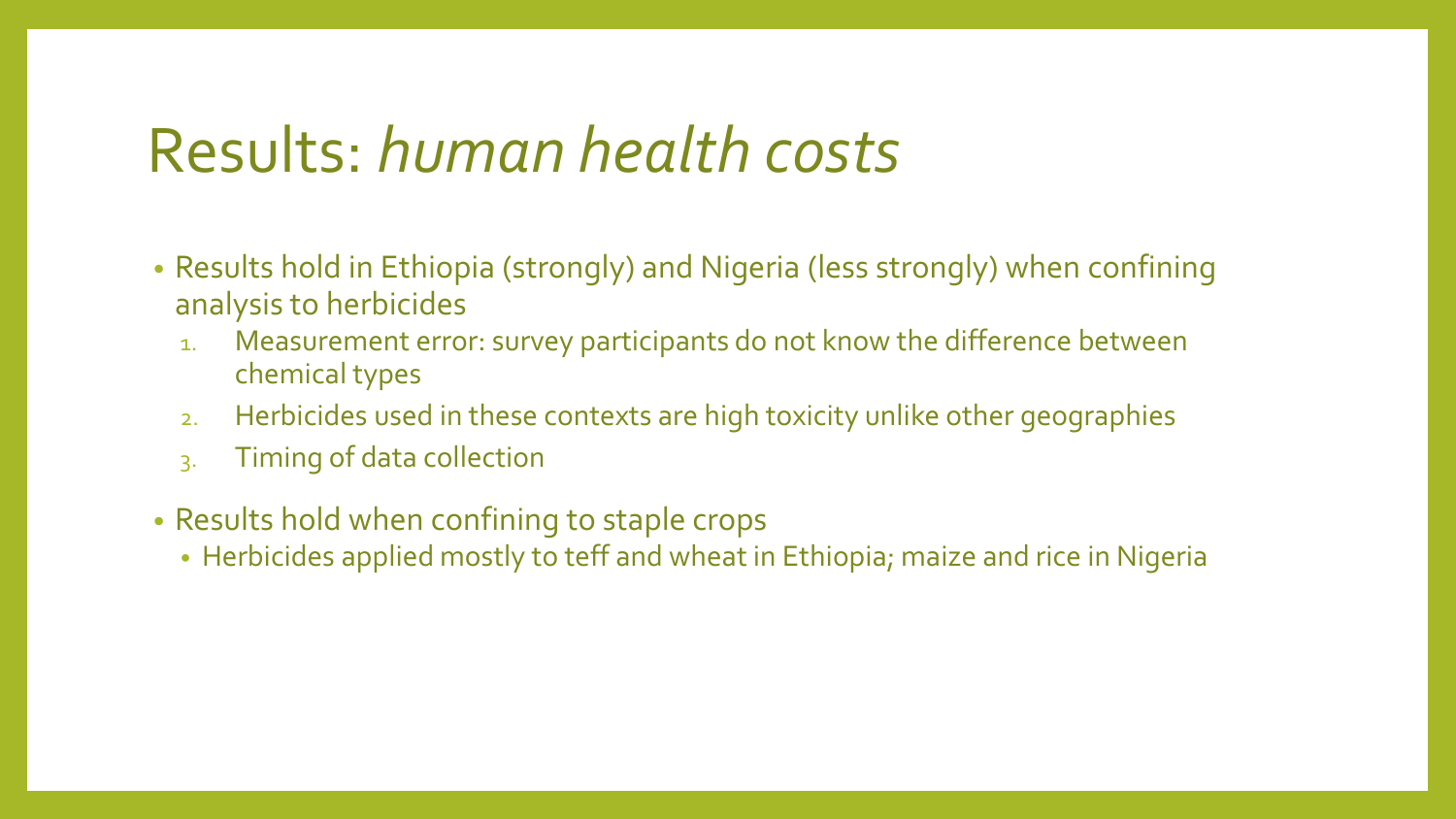# Results: *other human health variables*

- **Any day of work lost due to sickness** 
	- + in nearly all cases
- **Fell sick in recent past**
	- + in all specifications for Ethiopia and Nigeria; + for only 2 in Uganda
- **Visiting a health worker**
	- + in Uganda and Nigeria (for curative care)
	- + in Ethiopia and Tanzania (although cannot isolate curative care)
- **Chronic illness** 
	- No relationship in Ethiopia
	- + in Nigeria